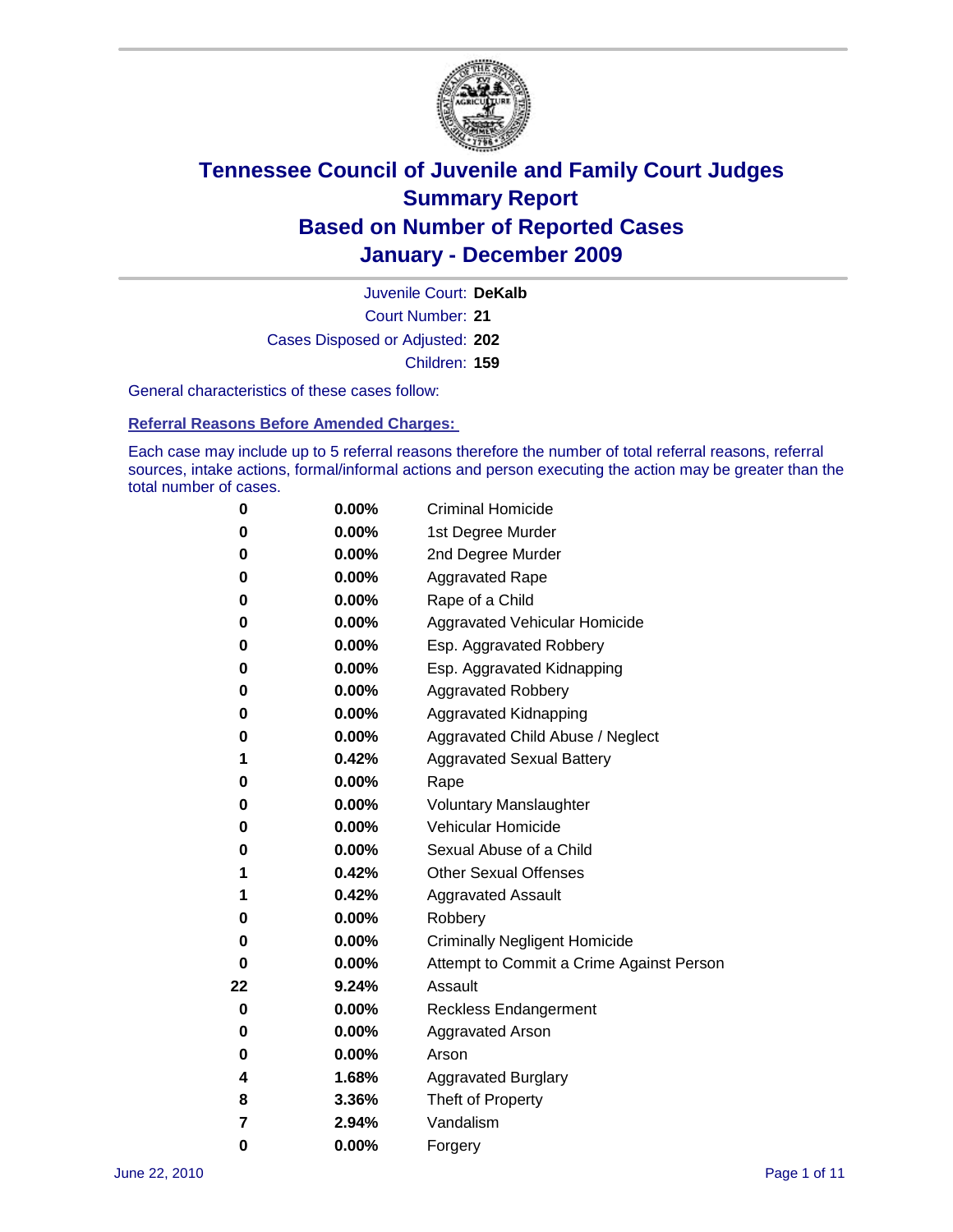

Court Number: **21** Juvenile Court: **DeKalb** Cases Disposed or Adjusted: **202**

Children: **159**

#### **Referral Reasons Before Amended Charges:**

Each case may include up to 5 referral reasons therefore the number of total referral reasons, referral sources, intake actions, formal/informal actions and person executing the action may be greater than the total number of cases.

| 0            | 0.00%  | <b>Worthless Checks</b>                                     |
|--------------|--------|-------------------------------------------------------------|
| 0            | 0.00%  | Illegal Possession / Fraudulent Use of Credit / Debit Cards |
| 0            | 0.00%  | <b>Burglary</b>                                             |
| 0            | 0.00%  | Unauthorized Use of a Vehicle                               |
| 0            | 0.00%  | <b>Cruelty to Animals</b>                                   |
| 0            | 0.00%  | Sale of Controlled Substances                               |
| 1            | 0.42%  | <b>Other Drug Offenses</b>                                  |
| 8            | 3.36%  | <b>Possession of Controlled Substances</b>                  |
| 0            | 0.00%  | <b>Criminal Attempt</b>                                     |
| 0            | 0.00%  | Carrying Weapons on School Property                         |
| 0            | 0.00%  | Unlawful Carrying / Possession of a Weapon                  |
| 0            | 0.00%  | <b>Evading Arrest</b>                                       |
| 0            | 0.00%  | Escape                                                      |
| 0            | 0.00%  | Driving Under Influence (DUI)                               |
| 4            | 1.68%  | Possession / Consumption of Alcohol                         |
| 0            | 0.00%  | Resisting Stop, Frisk, Halt, Arrest or Search               |
| 0            | 0.00%  | <b>Aggravated Criminal Trespass</b>                         |
| 0            | 0.00%  | Harassment                                                  |
| 0            | 0.00%  | Failure to Appear                                           |
| 0            | 0.00%  | Filing a False Police Report                                |
| 0            | 0.00%  | Criminal Impersonation                                      |
| 3            | 1.26%  | <b>Disorderly Conduct</b>                                   |
| 0            | 0.00%  | <b>Criminal Trespass</b>                                    |
| 0            | 0.00%  | <b>Public Intoxication</b>                                  |
| 0            | 0.00%  | Gambling                                                    |
| 75           | 31.51% | <b>Traffic</b>                                              |
| 0            | 0.00%  | <b>Local Ordinances</b>                                     |
| $\mathbf{2}$ | 0.84%  | Violation of Wildlife Regulations                           |
| 0            | 0.00%  | Contempt of Court                                           |
| 19           | 7.98%  | Violation of Probation                                      |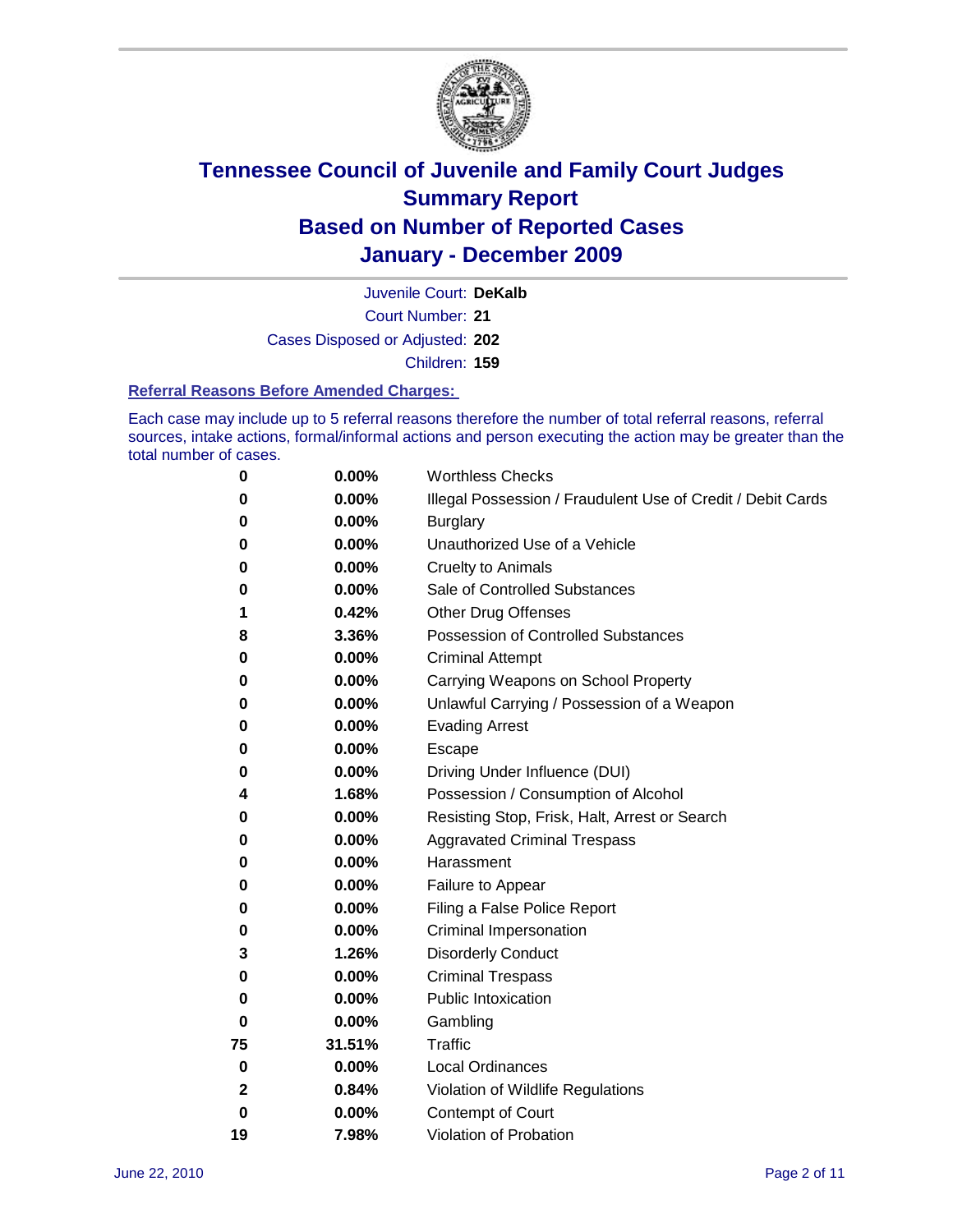

Court Number: **21** Juvenile Court: **DeKalb** Cases Disposed or Adjusted: **202** Children: **159**

#### **Referral Reasons Before Amended Charges:**

Each case may include up to 5 referral reasons therefore the number of total referral reasons, referral sources, intake actions, formal/informal actions and person executing the action may be greater than the total number of cases.

| $\bf{0}$     | 0.00%    | Violation of Aftercare                 |
|--------------|----------|----------------------------------------|
| 17           | 7.14%    | Unruly Behavior                        |
| 14           | 5.88%    | Truancy                                |
| $\mathbf{2}$ | 0.84%    | In-State Runaway                       |
| $\bf{0}$     | 0.00%    | Out-of-State Runaway                   |
| 34           | 14.29%   | Possession of Tobacco Products         |
| 3            | 1.26%    | Violation of a Valid Court Order       |
| 6            | 2.52%    | Violation of Curfew                    |
| 0            | 0.00%    | <b>Sexually Abused Child</b>           |
| 0            | 0.00%    | <b>Physically Abused Child</b>         |
| 0            | 0.00%    | Dependency / Neglect                   |
| $\bf{0}$     | 0.00%    | <b>Termination of Parental Rights</b>  |
| 0            | 0.00%    | <b>Violation of Pretrial Diversion</b> |
| 0            | 0.00%    | Violation of Informal Adjustment       |
| 0            | $0.00\%$ | <b>Judicial Review</b>                 |
| 0            | $0.00\%$ | <b>Administrative Review</b>           |
| 0            | 0.00%    | <b>Foster Care Review</b>              |
| 0            | 0.00%    | Custody                                |
| 0            | 0.00%    | Visitation                             |
| 0            | 0.00%    | Paternity / Legitimation               |
| 0            | 0.00%    | <b>Child Support</b>                   |
| 0            | $0.00\%$ | <b>Request for Medical Treatment</b>   |
| 0            | 0.00%    | <b>Consent to Marry</b>                |
| 6            | 2.52%    | Other                                  |
| 238          | 100.00%  | <b>Total Referrals</b>                 |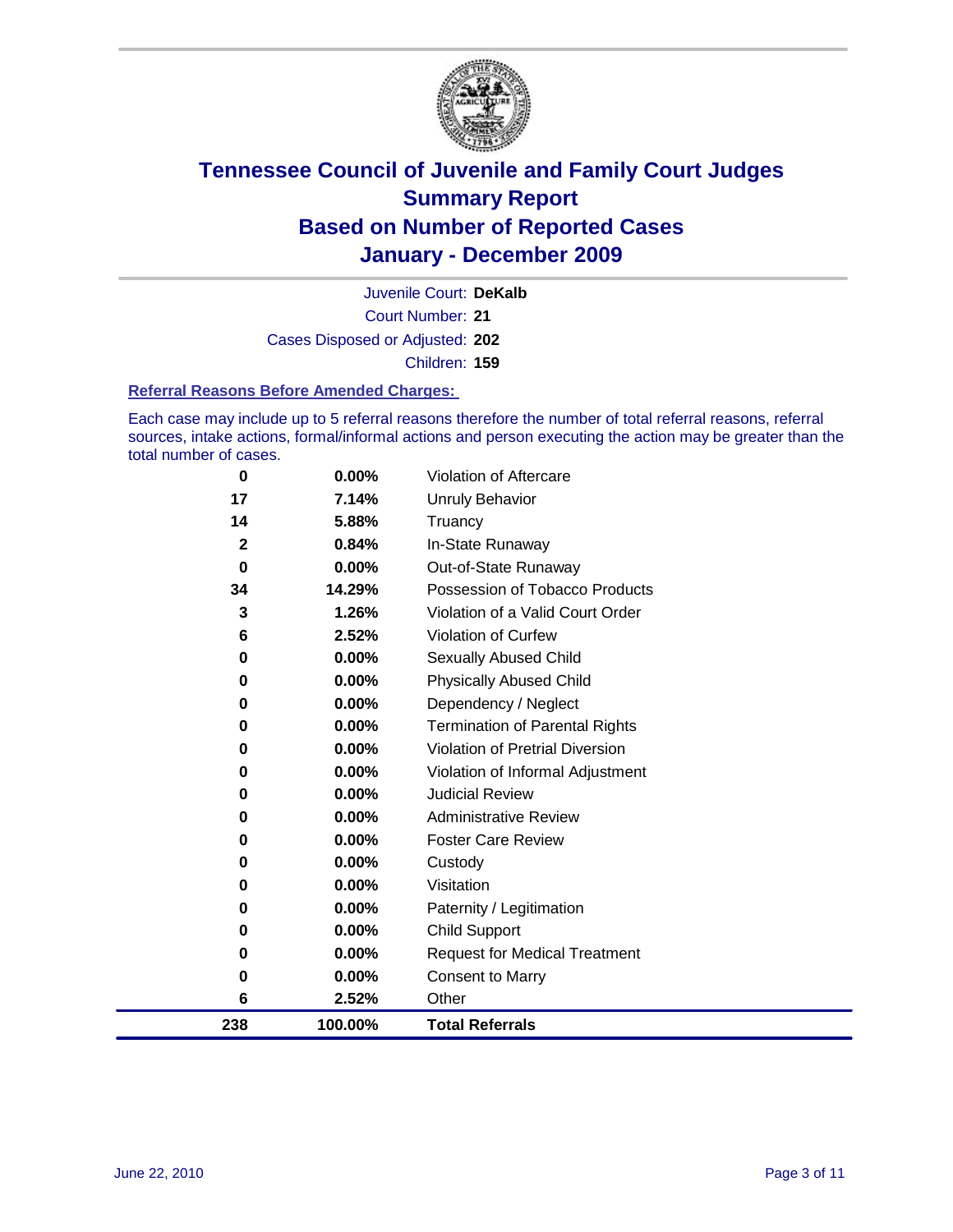

|                            |                                 | Juvenile Court: DeKalb            |  |  |  |
|----------------------------|---------------------------------|-----------------------------------|--|--|--|
|                            | <b>Court Number: 21</b>         |                                   |  |  |  |
|                            | Cases Disposed or Adjusted: 202 |                                   |  |  |  |
|                            |                                 | Children: 159                     |  |  |  |
| <b>Referral Sources: 1</b> |                                 |                                   |  |  |  |
| 108                        | 45.38%                          | Law Enforcement                   |  |  |  |
| 14                         | 5.88%                           | Parents                           |  |  |  |
| $\mathbf{2}$               | 0.84%                           | Relatives                         |  |  |  |
| 0                          | 0.00%                           | Self                              |  |  |  |
| 75                         | 31.51%                          | School                            |  |  |  |
| 0                          | 0.00%                           | <b>CSA</b>                        |  |  |  |
| 23                         | 9.66%                           | <b>DCS</b>                        |  |  |  |
| $\mathbf{2}$               | 0.84%                           | <b>Other State Department</b>     |  |  |  |
| 0                          | 0.00%                           | <b>District Attorney's Office</b> |  |  |  |
| 1                          | 0.42%                           | <b>Court Staff</b>                |  |  |  |
| 0                          | 0.00%                           | Social Agency                     |  |  |  |
| 0                          | 0.00%                           | <b>Other Court</b>                |  |  |  |
| 11                         | 4.62%                           | Victim                            |  |  |  |
| 0                          | 0.00%                           | Child & Parent                    |  |  |  |
| 0                          | $0.00\%$                        | Hospital                          |  |  |  |
| $\mathbf{2}$               | 0.84%                           | Unknown                           |  |  |  |

 **0.00%** Other **100.00% Total Referral Sources**

### **Age of Child at Referral: 2**

| 159 | 100.00% | <b>Total Child Count</b> |
|-----|---------|--------------------------|
| 0   | 0.00%   | <b>Unknown</b>           |
| 0   | 0.00%   | Ages 19 and Over         |
| 63  | 39.62%  | Ages 17 through 18       |
| 63  | 39.62%  | Ages 15 through 16       |
| 22  | 13.84%  | Ages 13 through 14       |
| 10  | 6.29%   | Ages 11 through 12       |
| 1   | 0.63%   | Ages 10 and Under        |
|     |         |                          |

<sup>1</sup> If different than number of Referral Reasons (238), verify accuracy of your court's data.

<sup>2</sup> One child could be counted in multiple categories, verify accuracy of your court's data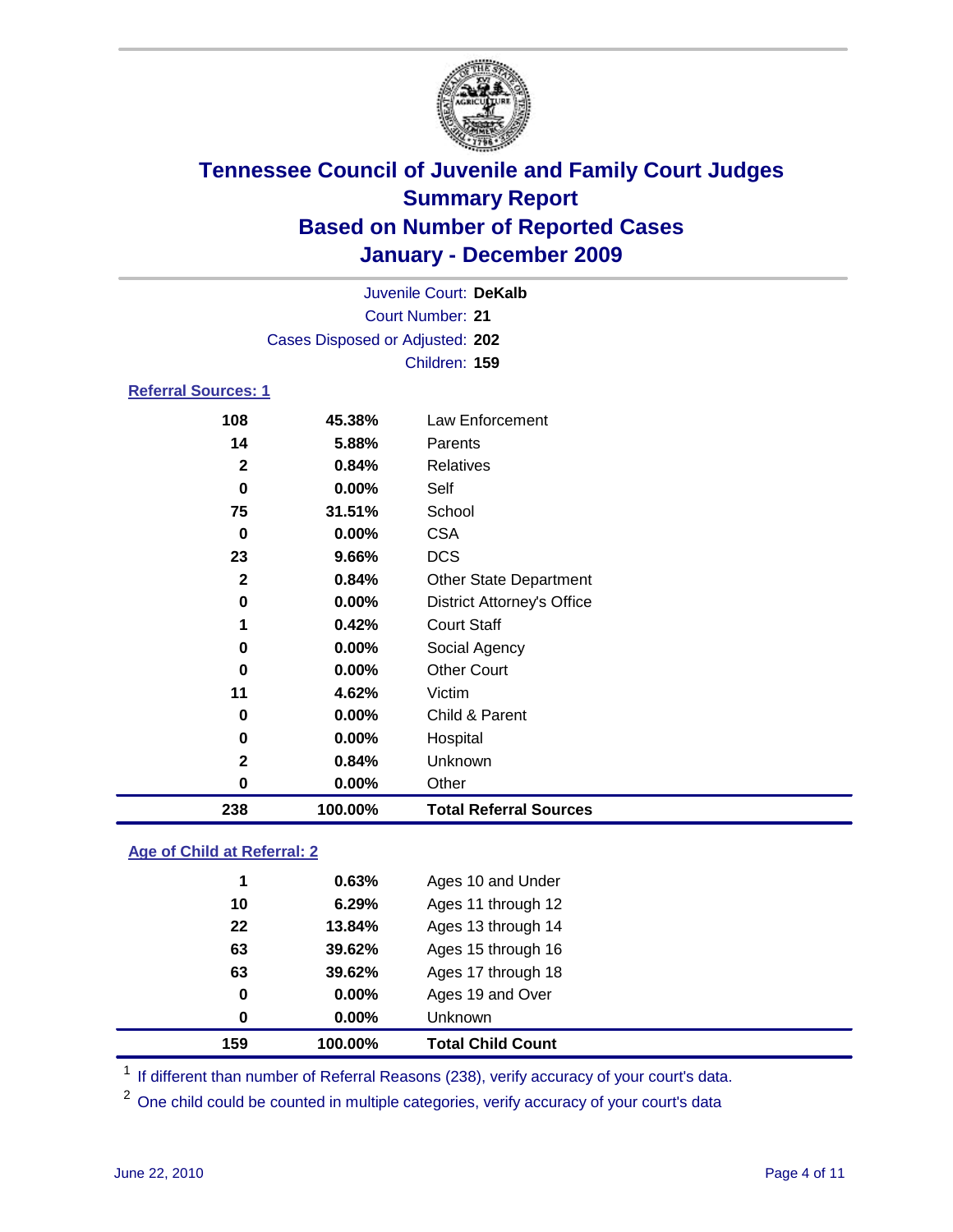

| Juvenile Court: DeKalb                  |                                 |                          |  |  |
|-----------------------------------------|---------------------------------|--------------------------|--|--|
| <b>Court Number: 21</b>                 |                                 |                          |  |  |
|                                         | Cases Disposed or Adjusted: 202 |                          |  |  |
|                                         |                                 | Children: 159            |  |  |
| Sex of Child: 1                         |                                 |                          |  |  |
| 116                                     | 72.96%                          | Male                     |  |  |
| 43                                      | 27.04%                          | Female                   |  |  |
| $\mathbf 0$                             | 0.00%                           | Unknown                  |  |  |
| 159                                     | 100.00%                         | <b>Total Child Count</b> |  |  |
| Race of Child: 1                        |                                 |                          |  |  |
| 155                                     | 97.48%                          | White                    |  |  |
| $\mathbf{2}$                            | 1.26%                           | African American         |  |  |
| $\mathbf 0$                             | 0.00%                           | Native American          |  |  |
| $\mathbf 0$                             | 0.00%                           | Asian                    |  |  |
| 1                                       | 0.63%                           | Mixed                    |  |  |
| 1                                       | 0.63%                           | Unknown                  |  |  |
| 159                                     | 100.00%                         | <b>Total Child Count</b> |  |  |
| <b>Hispanic Origin: 1</b>               |                                 |                          |  |  |
|                                         |                                 |                          |  |  |
| $\overline{7}$                          | 4.40%                           | Yes                      |  |  |
| 151<br>1                                | 94.97%<br>0.63%                 | No<br>Unknown            |  |  |
|                                         |                                 |                          |  |  |
| 159                                     | 100.00%                         | <b>Total Child Count</b> |  |  |
| <b>School Enrollment of Children: 1</b> |                                 |                          |  |  |
| 110                                     | 69.18%                          | Yes                      |  |  |
| $\overline{7}$                          | 4.40%                           | No                       |  |  |
| 42                                      | 26.42%                          | Unknown                  |  |  |
| 159                                     | 100.00%                         | <b>Total Child Count</b> |  |  |

One child could be counted in multiple categories, verify accuracy of your court's data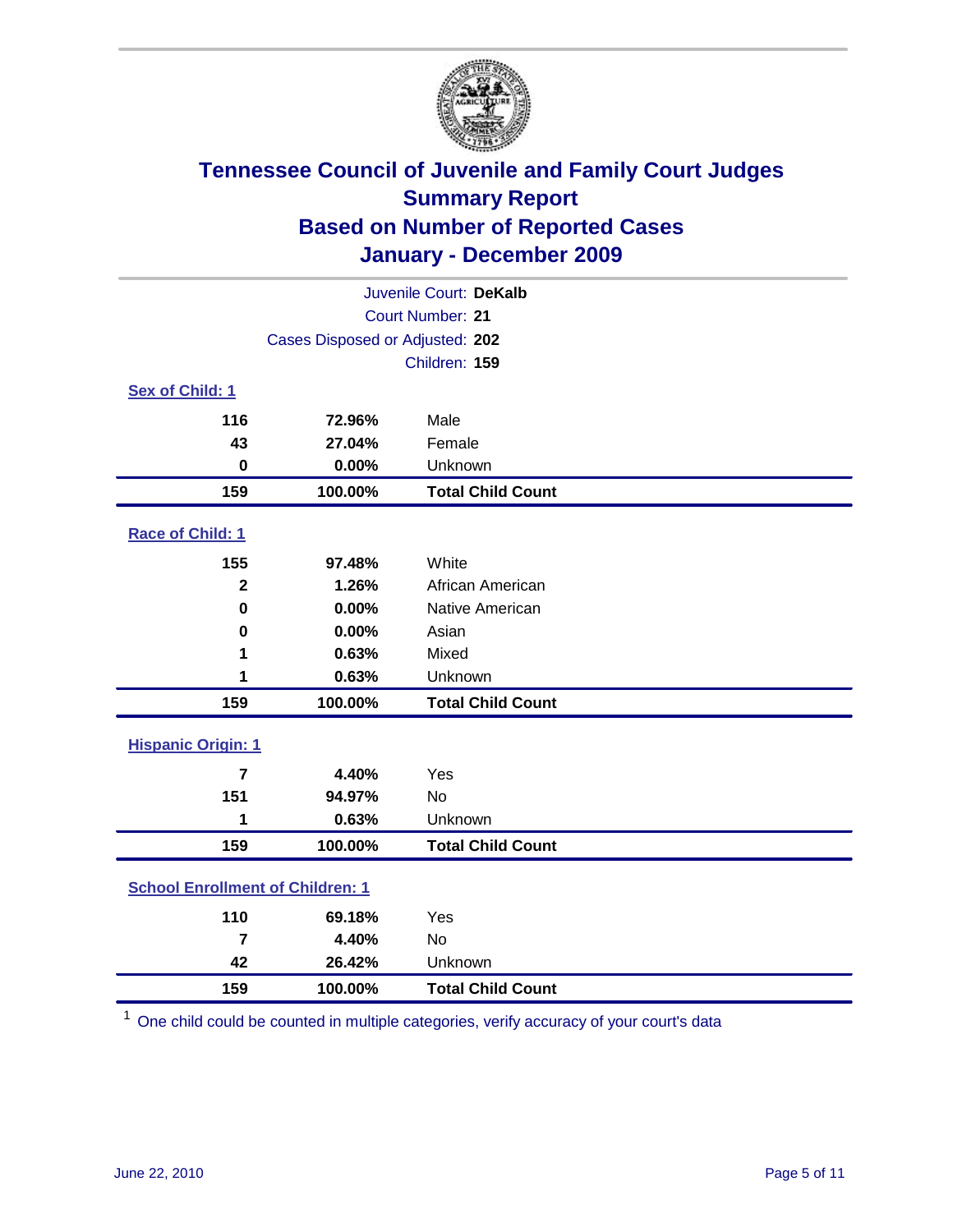

Court Number: **21** Juvenile Court: **DeKalb** Cases Disposed or Adjusted: **202** Children: **159**

#### **Living Arrangement of Child at Time of Referral: 1**

| 159 | 100.00%  | <b>Total Child Count</b>     |
|-----|----------|------------------------------|
| 0   | $0.00\%$ | Other                        |
| 46  | 28.93%   | Unknown                      |
| 0   | $0.00\%$ | Independent                  |
| 0   | $0.00\%$ | In an Institution            |
| 0   | $0.00\%$ | In a Residential Center      |
| 8   | 5.03%    | In a Group Home              |
| 4   | 2.52%    | With Foster Family           |
| 0   | $0.00\%$ | With Adoptive Parents        |
| 7   | 4.40%    | <b>With Relatives</b>        |
| 7   | 4.40%    | With Father                  |
| 42  | 26.42%   | With Mother                  |
| 13  | 8.18%    | With Mother and Stepfather   |
| 3   | 1.89%    | With Father and Stepmother   |
| 29  | 18.24%   | With Both Biological Parents |
|     |          |                              |

#### **Type of Detention: 2**

| 202      | 100.00%  | <b>Total Detention Count</b> |  |
|----------|----------|------------------------------|--|
| $\bf{0}$ | 0.00%    | Other                        |  |
| 192      | 95.05%   | Does Not Apply               |  |
| 0        | $0.00\%$ | <b>Unknown</b>               |  |
| 0        | $0.00\%$ | Psychiatric Hospital         |  |
| 0        | 0.00%    | Jail - No Separation         |  |
| 0        | $0.00\%$ | Jail - Partial Separation    |  |
| 0        | $0.00\%$ | Jail - Complete Separation   |  |
| 10       | 4.95%    | Juvenile Detention Facility  |  |
| 0        | $0.00\%$ | Non-Secure Placement         |  |
|          |          |                              |  |

<sup>1</sup> One child could be counted in multiple categories, verify accuracy of your court's data

<sup>2</sup> If different than number of Cases (202) verify accuracy of your court's data.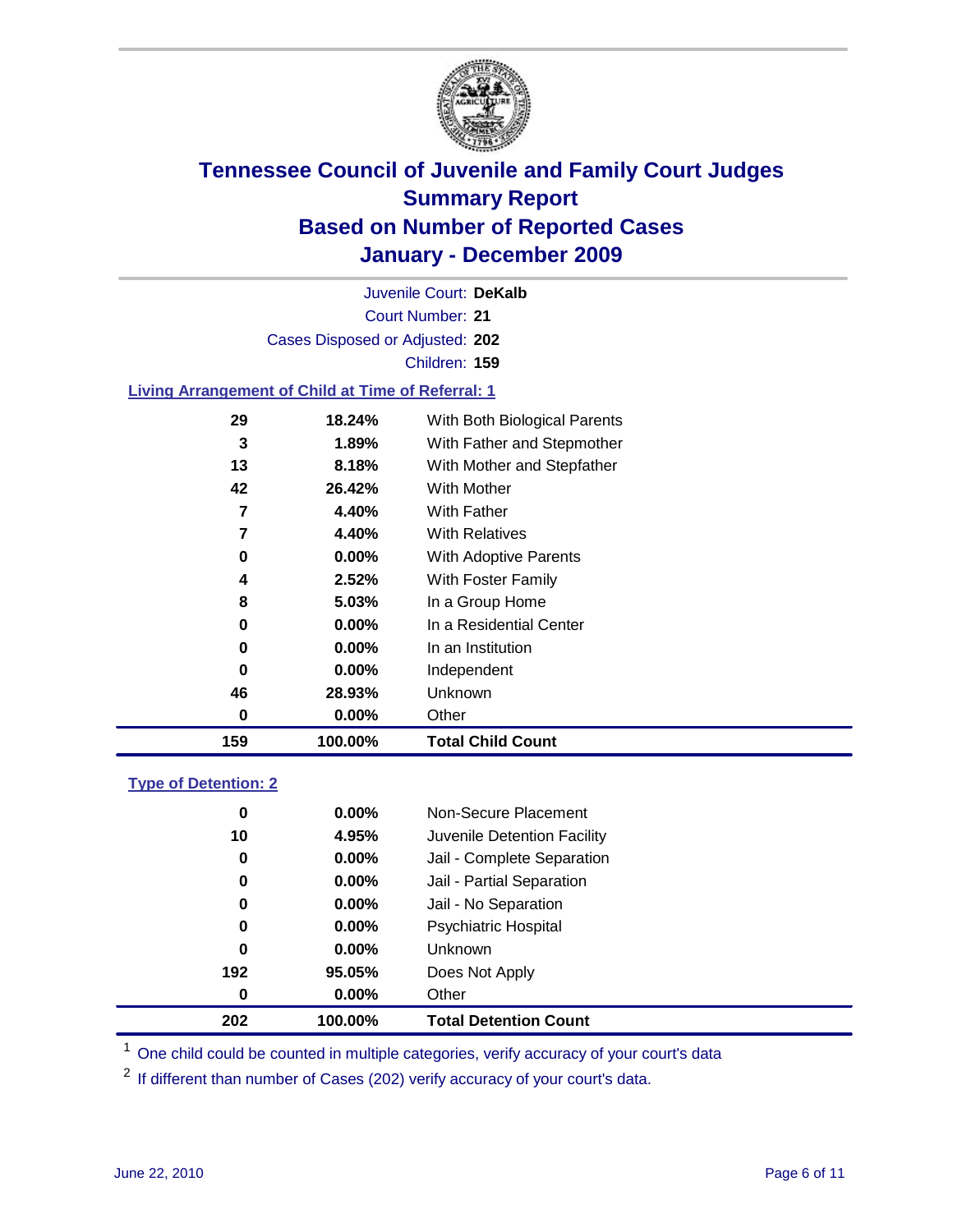

|                                                    | Juvenile Court: DeKalb          |                                      |  |  |  |
|----------------------------------------------------|---------------------------------|--------------------------------------|--|--|--|
|                                                    | Court Number: 21                |                                      |  |  |  |
|                                                    | Cases Disposed or Adjusted: 202 |                                      |  |  |  |
|                                                    |                                 | Children: 159                        |  |  |  |
| <b>Placement After Secure Detention Hearing: 1</b> |                                 |                                      |  |  |  |
| 6                                                  | 2.97%                           | Returned to Prior Living Arrangement |  |  |  |
| 1                                                  | 0.50%                           | Juvenile Detention Facility          |  |  |  |
| 0                                                  | 0.00%                           | Jail                                 |  |  |  |
| $\bf{0}$                                           | 0.00%                           | Shelter / Group Home                 |  |  |  |
| 0                                                  | 0.00%                           | <b>Foster Family Home</b>            |  |  |  |
| $\bf{0}$                                           | 0.00%                           | Psychiatric Hospital                 |  |  |  |
| 3                                                  | 1.49%                           | Unknown                              |  |  |  |
| 192                                                | 95.05%                          | Does Not Apply                       |  |  |  |
| $\mathbf 0$                                        | 0.00%                           | Other                                |  |  |  |
| 202                                                | 100.00%                         | <b>Total Placement Count</b>         |  |  |  |
| <b>Intake Actions: 2</b>                           |                                 |                                      |  |  |  |
|                                                    |                                 |                                      |  |  |  |
| 117                                                | 49.16%                          | <b>Petition Filed</b>                |  |  |  |
| $\bf{0}$                                           | 0.00%                           | <b>Motion Filed</b>                  |  |  |  |
| 121                                                | 50.84%                          | <b>Citation Processed</b>            |  |  |  |
| $\bf{0}$                                           | 0.00%                           | Notification of Paternity Processed  |  |  |  |
| $\mathbf 0$                                        | 0.00%                           | Scheduling of Judicial Review        |  |  |  |
| $\bf{0}$                                           | 0.00%                           | Scheduling of Administrative Review  |  |  |  |
| 0                                                  | 0.00%                           | Scheduling of Foster Care Review     |  |  |  |
| 0                                                  | 0.00%                           | Unknown                              |  |  |  |
| 0                                                  | 0.00%                           | Does Not Apply                       |  |  |  |
| 0                                                  | 0.00%                           | Other                                |  |  |  |
| 238                                                | 100.00%                         | <b>Total Intake Count</b>            |  |  |  |

<sup>1</sup> If different than number of Cases (202) verify accuracy of your court's data.

<sup>2</sup> If different than number of Referral Reasons (238), verify accuracy of your court's data.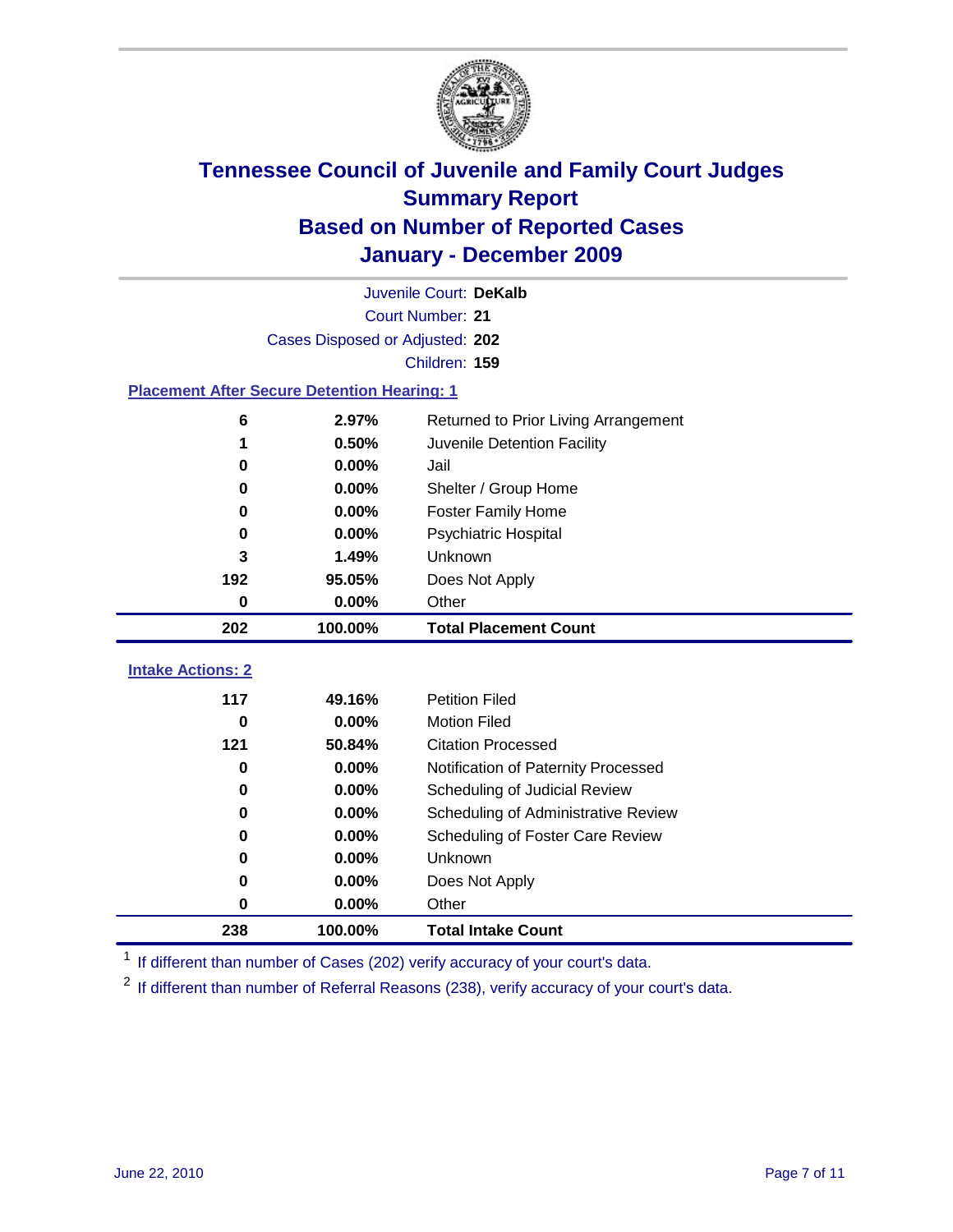

Court Number: **21** Juvenile Court: **DeKalb** Cases Disposed or Adjusted: **202** Children: **159**

#### **Last Grade Completed by Child: 1**

| 159          | 100.00% | <b>Total Child Count</b>     |
|--------------|---------|------------------------------|
| 0            | 0.00%   | Other                        |
| 106          | 66.67%  | Unknown                      |
| 0            | 0.00%   | <b>Never Attended School</b> |
| $\mathbf{2}$ | 1.26%   | Graduated                    |
| 0            | 0.00%   | <b>GED</b>                   |
| 0            | 0.00%   | Non-Graded Special Ed        |
| 0            | 0.00%   | 12th Grade                   |
| 15           | 9.43%   | 11th Grade                   |
| 14           | 8.81%   | 10th Grade                   |
| 10           | 6.29%   | 9th Grade                    |
| 7            | 4.40%   | 8th Grade                    |
| 4            | 2.52%   | 7th Grade                    |
| 0            | 0.00%   | 6th Grade                    |
| 1            | 0.63%   | 5th Grade                    |
| 0            | 0.00%   | 4th Grade                    |
| 0            | 0.00%   | 3rd Grade                    |
| 0            | 0.00%   | 2nd Grade                    |
| 0            | 0.00%   | 1st Grade                    |
| 0            | 0.00%   | Kindergarten                 |
| 0            | 0.00%   | Preschool                    |

| 159                                       | 100.00% | <b>Total Child Count</b> |  |  |
|-------------------------------------------|---------|--------------------------|--|--|
| 122                                       | 76.73%  | Unknown                  |  |  |
| 34                                        | 21.38%  | No                       |  |  |
| 3                                         | 1.89%   | Yes                      |  |  |
| <u>Lillolled III opecial Luucation. T</u> |         |                          |  |  |

One child could be counted in multiple categories, verify accuracy of your court's data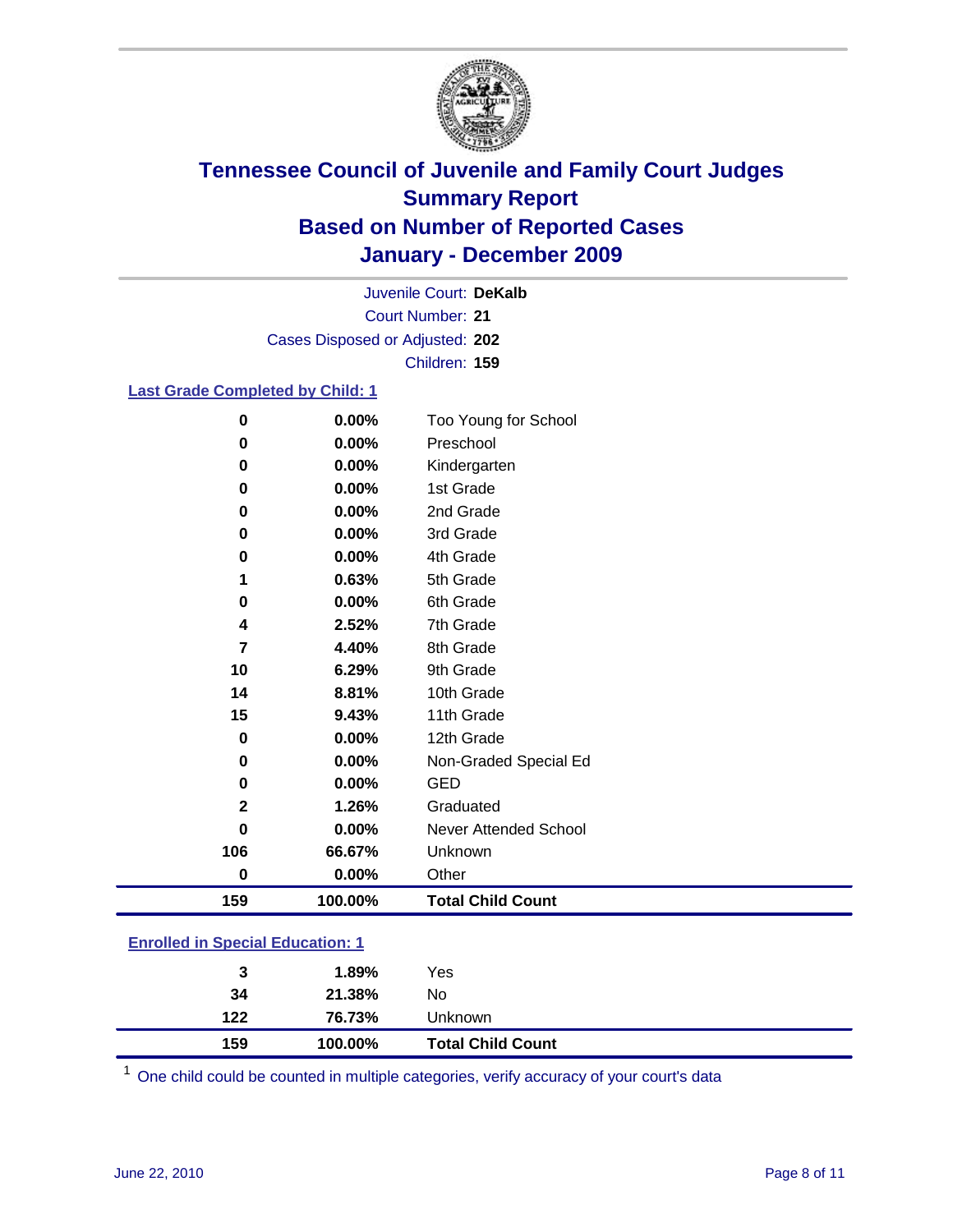

|               | Juvenile Court: DeKalb          |                           |  |  |  |
|---------------|---------------------------------|---------------------------|--|--|--|
|               |                                 | Court Number: 21          |  |  |  |
|               | Cases Disposed or Adjusted: 202 |                           |  |  |  |
| Children: 159 |                                 |                           |  |  |  |
|               | <b>Action Executed By: 1</b>    |                           |  |  |  |
| 238           | 100.00%                         | Judge                     |  |  |  |
| 0             | $0.00\%$                        | Referee                   |  |  |  |
| 0             | $0.00\%$                        | <b>YSO</b>                |  |  |  |
| 0             | 0.00%                           | Other                     |  |  |  |
| 0             | 0.00%                           | Unknown                   |  |  |  |
| 238           | 100.00%                         | <b>Total Action Count</b> |  |  |  |

### **Formal / Informal Actions: 1**

| 141 | 59.24%   | Dismissed                                        |
|-----|----------|--------------------------------------------------|
| 0   | $0.00\%$ | Retired / Nolle Prosequi                         |
| 41  | 17.23%   | <b>Complaint Substantiated Delinquent</b>        |
| 23  | 9.66%    | <b>Complaint Substantiated Status Offender</b>   |
| 0   | $0.00\%$ | <b>Complaint Substantiated Dependent/Neglect</b> |
| 0   | $0.00\%$ | <b>Complaint Substantiated Abused</b>            |
| 0   | $0.00\%$ | <b>Complaint Substantiated Mentally III</b>      |
| 0   | $0.00\%$ | Informal Adjustment                              |
| 11  | 4.62%    | <b>Pretrial Diversion</b>                        |
| 0   | $0.00\%$ | <b>Transfer to Adult Court Hearing</b>           |
| 0   | $0.00\%$ | Charges Cleared by Transfer to Adult Court       |
| 0   | $0.00\%$ | <b>Special Proceeding</b>                        |
| 0   | $0.00\%$ | <b>Review Concluded</b>                          |
| 22  | 9.24%    | Case Held Open                                   |
| 0   | $0.00\%$ | Other                                            |
| 0   | $0.00\%$ | <b>Unknown</b>                                   |
| 238 | 100.00%  | <b>Total Action Count</b>                        |

<sup>1</sup> If different than number of Referral Reasons (238), verify accuracy of your court's data.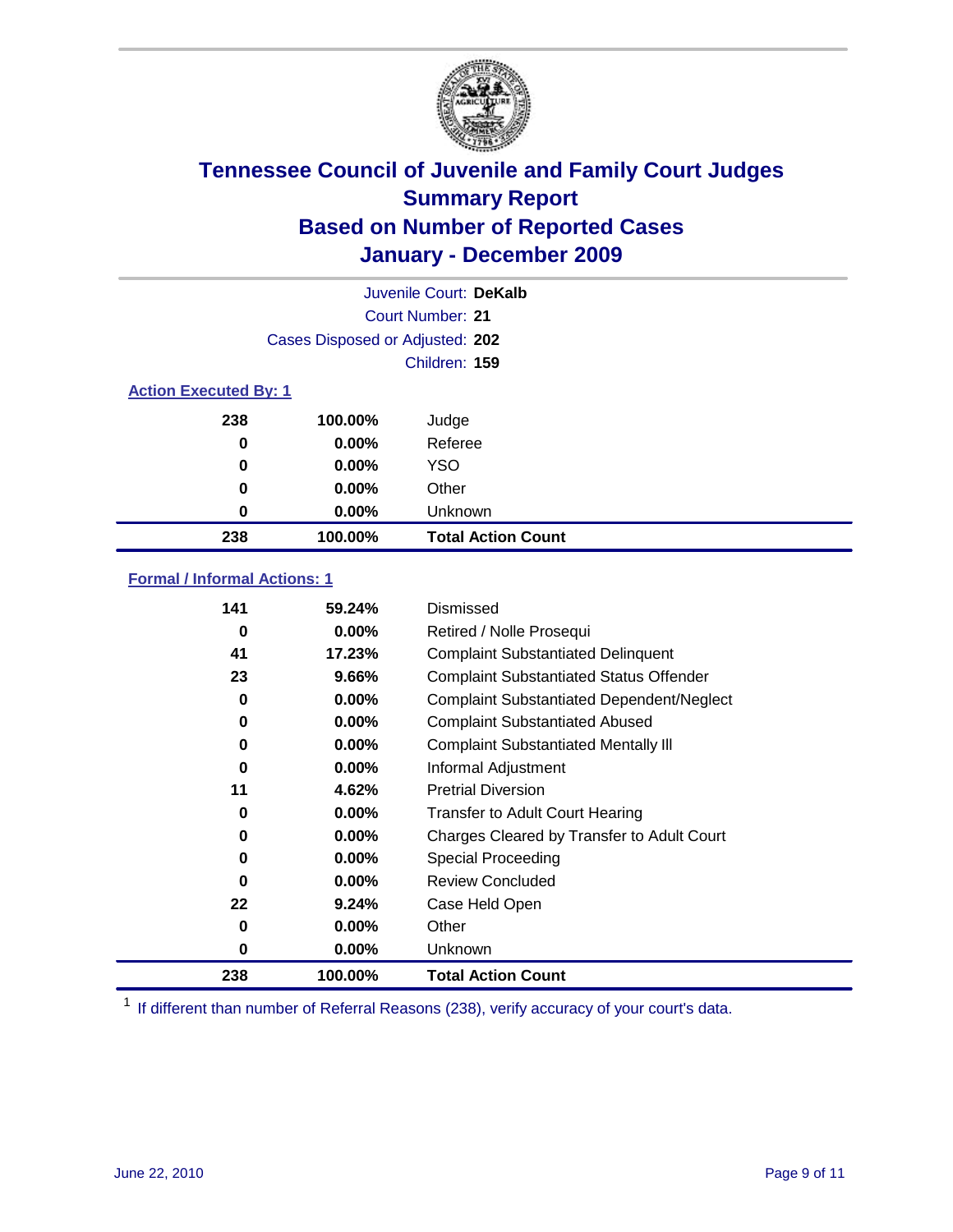

|                       |                                 | Juvenile Court: DeKalb                                |
|-----------------------|---------------------------------|-------------------------------------------------------|
|                       |                                 | <b>Court Number: 21</b>                               |
|                       | Cases Disposed or Adjusted: 202 |                                                       |
|                       |                                 | Children: 159                                         |
| <b>Case Outcomes:</b> |                                 | There can be multiple outcomes for one child or case. |
| 41                    | 18.81%                          | <b>Case Dismissed</b>                                 |
| 0                     | 0.00%                           | Case Retired or Nolle Prosequi                        |
| 9                     | 4.13%                           | Warned / Counseled                                    |
| 8                     | 3.67%                           | Held Open For Review                                  |
| 14                    | 6.42%                           | Supervision / Probation to Juvenile Court             |
| 0                     | 0.00%                           | <b>Probation to Parents</b>                           |
| 0                     | 0.00%                           | Referral to Another Entity for Supervision / Service  |
| 0                     | 0.00%                           | Referred for Mental Health Counseling                 |
| 0                     | 0.00%                           | Referred for Alcohol and Drug Counseling              |
| 0                     | 0.00%                           | <b>Referred to Alternative School</b>                 |
| 0                     | 0.00%                           | Referred to Private Child Agency                      |
| 41                    | 18.81%                          | Referred to Defensive Driving School                  |
| 0                     | 0.00%                           | Referred to Alcohol Safety School                     |
| 34                    | 15.60%                          | Referred to Juvenile Court Education-Based Program    |
| 2                     | 0.92%                           | Driver's License Held Informally                      |
| 0                     | 0.00%                           | <b>Voluntary Placement with DMHMR</b>                 |
| 0                     | 0.00%                           | <b>Private Mental Health Placement</b>                |
| 0                     | 0.00%                           | <b>Private MR Placement</b>                           |
| 0                     | 0.00%                           | Placement with City/County Agency/Facility            |
| 1                     | 0.46%                           | Placement with Relative / Other Individual            |
| 1                     | 0.46%                           | Fine                                                  |
| 29                    | 13.30%                          | <b>Public Service</b>                                 |
| 1                     | 0.46%                           | Restitution                                           |
| 0                     | 0.00%                           | <b>Runaway Returned</b>                               |
| 0                     | 0.00%                           | No Contact Order                                      |
| 0                     | 0.00%                           | Injunction Other than No Contact Order                |
| 2                     | 0.92%                           | <b>House Arrest</b>                                   |
| 0                     | 0.00%                           | <b>Court Defined Curfew</b>                           |
| 0                     | $0.00\%$                        | Dismissed from Informal Adjustment                    |
| 0                     | $0.00\%$                        | <b>Dismissed from Pretrial Diversion</b>              |
| 0                     | 0.00%                           | Released from Probation                               |
| 0                     | $0.00\%$                        | <b>Transferred to Adult Court</b>                     |
| 0                     | 0.00%                           | <b>DMHMR Involuntary Commitment</b>                   |